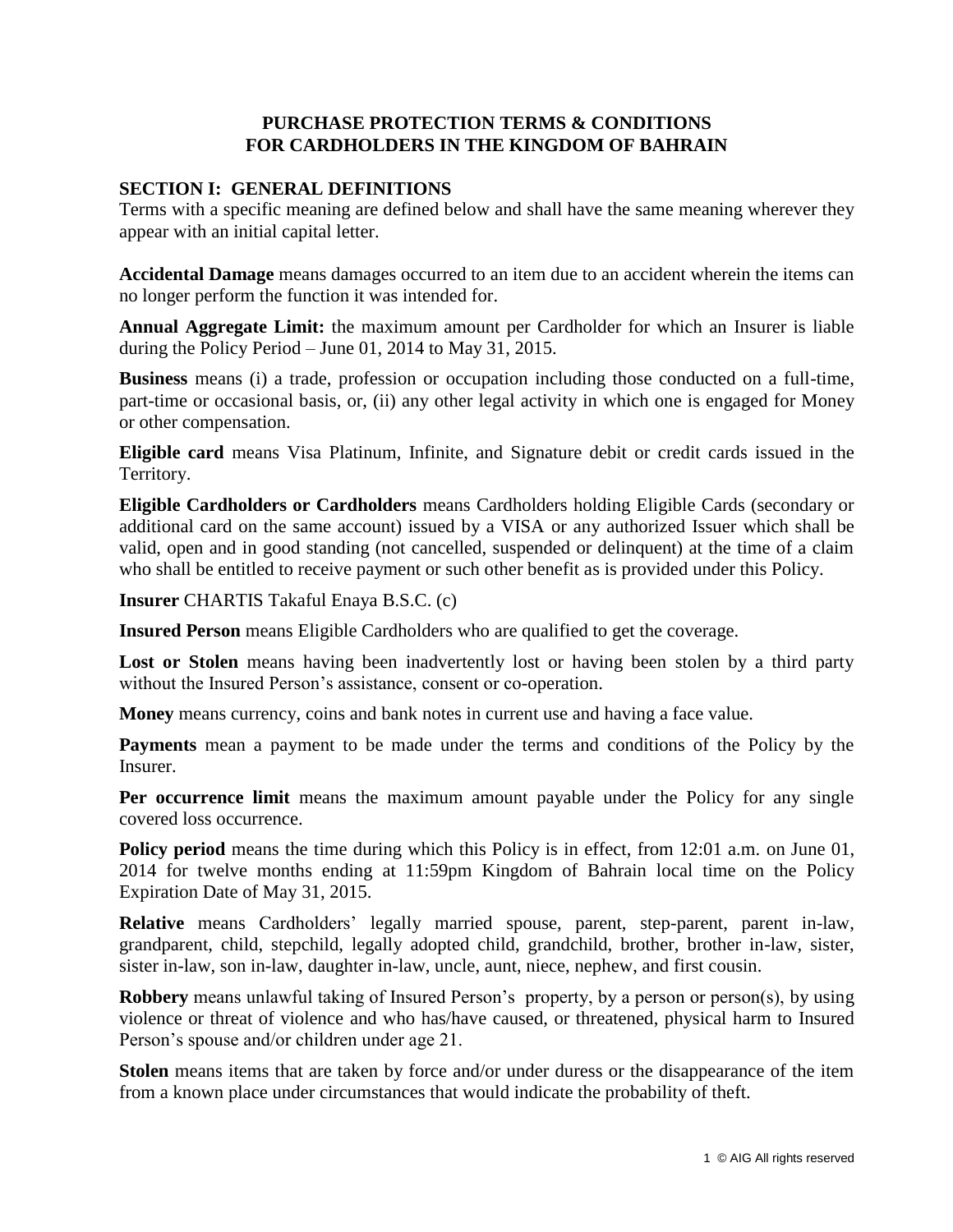#### **Territory** means Kingdom of Bahrain.

**Terrorist Act** means use or threatened use of force or violence against person or property, or commission of an act dangerous to human life or property, or commission of an act that interferes with or disrupts an electronic or communication system, undertaken by any person or group, whether or not acting on behalf of or in any connection with any organization, government, power, authority or military force, when the effect is to intimidate, coerce or harm a government, the civilian population or any segment thereof, or to disrupt any segment of the economy. Terrorism shall also include any act which is verified or recognized as an act of terrorism by the government where the event occurs.

**Theft** means unlawful taking of property from Insured Person's care and or custody without consent, with the intent of depriving the Insured Person from his/ her property.

**War** means any declared or undeclared War or any warlike activities, including use of military force by any sovereign nation to achieve economic, geographic, nationalistic, political, racial, religious or other ends.

**We**, **Us, and Our** means the Insurer**.**

**You** mean the **Eligible Cardholders** and beneficiary of the insurance coverage

**Your** means belonging or pertaining to **You**.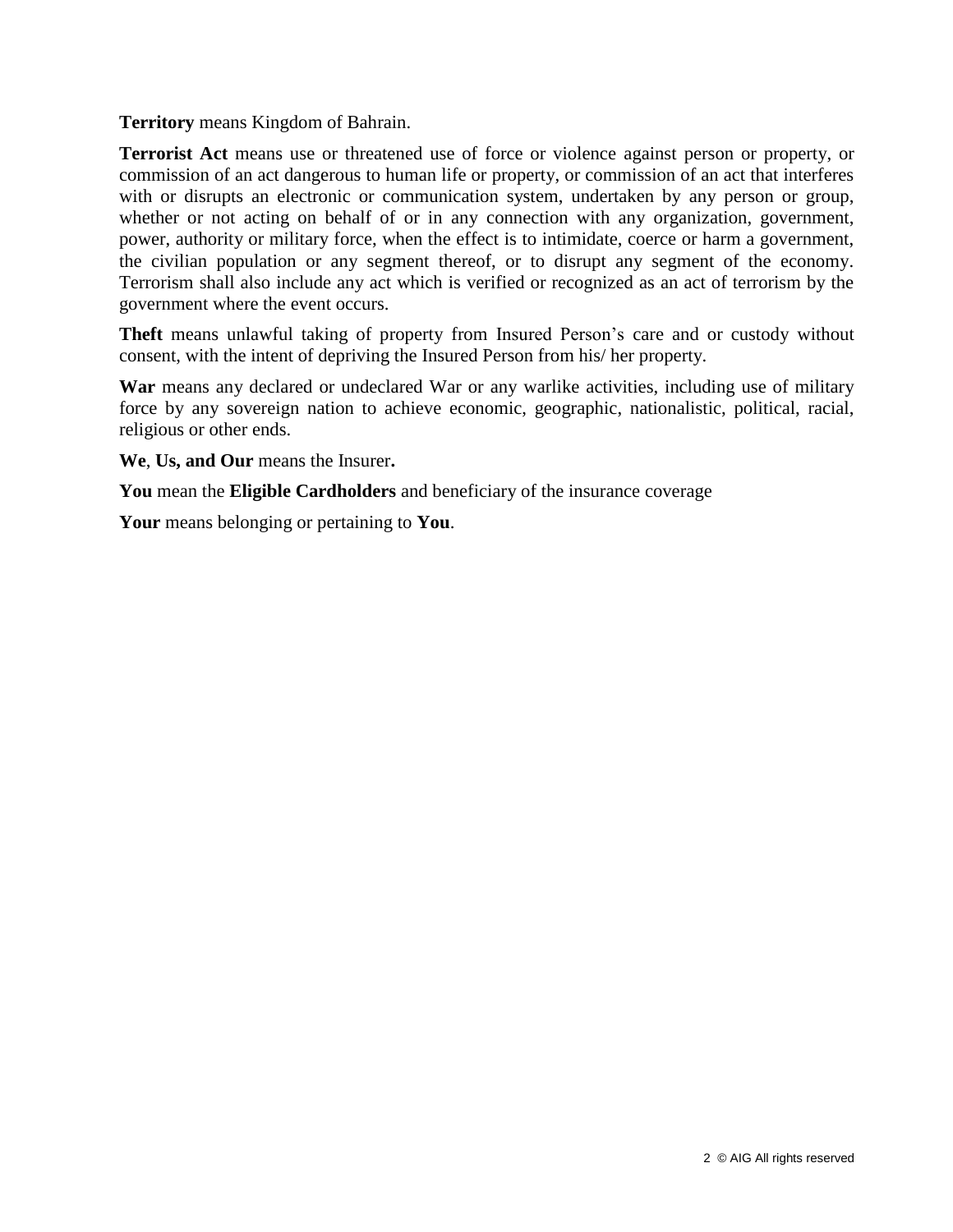#### **SECTION II:COVERAGE**

#### **Purchase Protection**

The Insurer will cover items above USD 100 that an Insured Person purchased entirely through his/her Eligible Card from loss due to Theft and Accidental Damage for 365 days from the date of purchase as stated on the store receipt up to the Cardholders' per occurrence and Annual Aggregate Limits listed below:

| <b>Card Type</b> | <b>Per Occurrence Limit</b> | <b>Aggregate Limit</b> |
|------------------|-----------------------------|------------------------|
| Platinum         | \$5,000                     | \$20,000               |
| Infinite         | \$7,500                     | \$20,000               |
| Signature        | \$6,000                     | \$20,000               |

## **SECTION III: EXCLUSIONS**

The Insurer will not cover losses to the following**:**

- i. items carried or acquired during a trip outside Territory;
- ii. items not purchased entirely with the Eligible card.
- iii. items that were Lost or Stolen from a vehicle;
- iv. any motor vehicle including automobiles, boats and airplanes, and any equipment and/or parts necessary for their operation and/or maintenance;
- v. permanent household and/or Business fixtures, including but not limited to carpeting, flooring and/or tile, air conditioners, refrigerators, or heaters;
- vi. travelers check(s), cash, tickets of any kind, negotiable instruments, bullion, rare or precious coins or stamps, plants, animals, consumables, perishables and services;
- vii. art, antiques, firearms, and collectable items;
- viii. furs, Jewelry, gems, precious stones and articles made out of or containing gold (or other precious metals and/or precious stones);
- ix. items rented or leased;
- x. used, rebuilt, refurbished, or remanufactured items at the time of purchase;
- xi. shipping and handling expenses or installation, assembly related costs;
- xii. items purchased for resale, professional, or commercial use;
- xiii. losses that are caused by vermin, insects, termites, mold, wet or dry rot, bacteria or rust;
- xiv. losses due tomechanical failure, electrical failure, software failure, or data failure including, but not limited to any electrical power interruption, surge, brownout or blackout, or telecommunications or satellite systems failure;
- xv. items damaged due to normal wear and tear, inherent product defect or normal course of play (such as, but not limited to sporting or recreational equipment);
- xvi. items damaged through alteration (including cutting, sawing, and shaping);
- xvii. items left unattended in a place to which the general public has access; and
- xviii. losses due to or related to nuclear, biological or chemical event.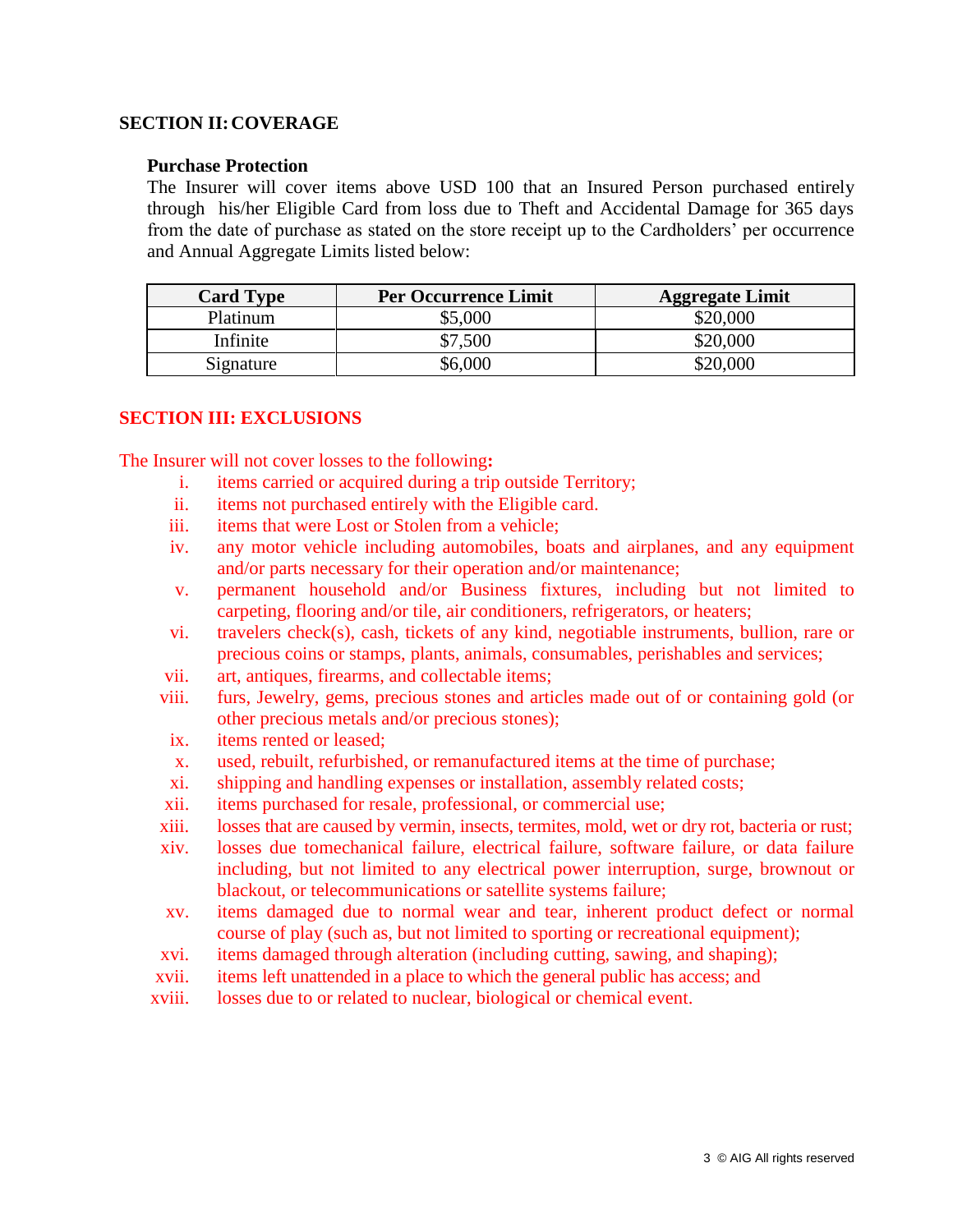## **SECTION IV: GENERAL CONDITIONS**

Coverage of this Policy to be applicable the following conditions must be satisfied.

- i. Cardholder must comply with all terms and conditions of the Eligible card $(s)$ .
- ii. The Policy cover provided is limited to two (2) incident(s) per Cardholder per annum.
- iii. Cardholders' account must be valid and in good standing for coverage to apply; benefits will not be paid if, on the date of occurrence, on the date of claim filing, or on the date of would-be claim payment, Cardholders' account is in delinquency, collection, or cancellation status.
- iv. Coverage will be voided, whether before or after the loss, if Cardholder willfully concealed or misrepresented any material fact or circumstance concerning this insurance or provided fraudulent information to the Insurer.
- v. Cardholder must use all reasonable means to avoid future losses at and after the time of a loss.
- vi. If We settle any claim or payment or otherwise cover any loss applicable under this Policy, We shall be subrogated to all Insured Persons' rights of recovery against any other person or persons and Insured Person shall complete, sign and deliver any documents necessary to secure such rights. Insured Person shall not take any action following a loss to prejudice such rights of subrogation.
- vii. In any action, suit or other proceedings where We allege that by reason of provision of any exclusion which may applicable, any loss or damage is not covered by this Policy, the burden of proving such loss or damage shall be on the Insured Person.
- viii. For each of the coverages, regardless of the number of claims made individually or in aggregate, Insurer will pay up to the maximum amount per occurrence and per Annual Aggregate Limits as shown in this Policy
- ix. Coverages provided by this Policy are in excess; which means, at the time of occurrence, Insured Person has other valid and collectible insurance - such as, but not limited to, homeowner's, contents', renter's or travel insurance – this Policy will only cover the amount not covered by such other insurance, up to the limits of the specific coverage as shown in the terms and conditions.
- x. We have no duty to provide coverage under this Policy unless there has been full compliance with the duties that are detailed in each Policy section.
- xi. All covered purchases made on supplementary Payment Cards are part of the primary cardholders' limits of liability and not in addition.
- xii. The damage to, or Theft of the items must occur during the Policy Period;
- xiii. If the item is part of a pair or set, the Insurer will only pay for the value of the stolen or damaged item unless the articles are unusable individually and/ or cannot be replaced individually; the Theft or damage of an item that is part of a pair or set will be viewed as one occurrence and the coverage limitation still applies.
- xiv. We will decide whether to have the item repaired or replaced, or to reimburse the Insured Person(cash or credit) up to the amount documented in an original receipt showing the description of the item;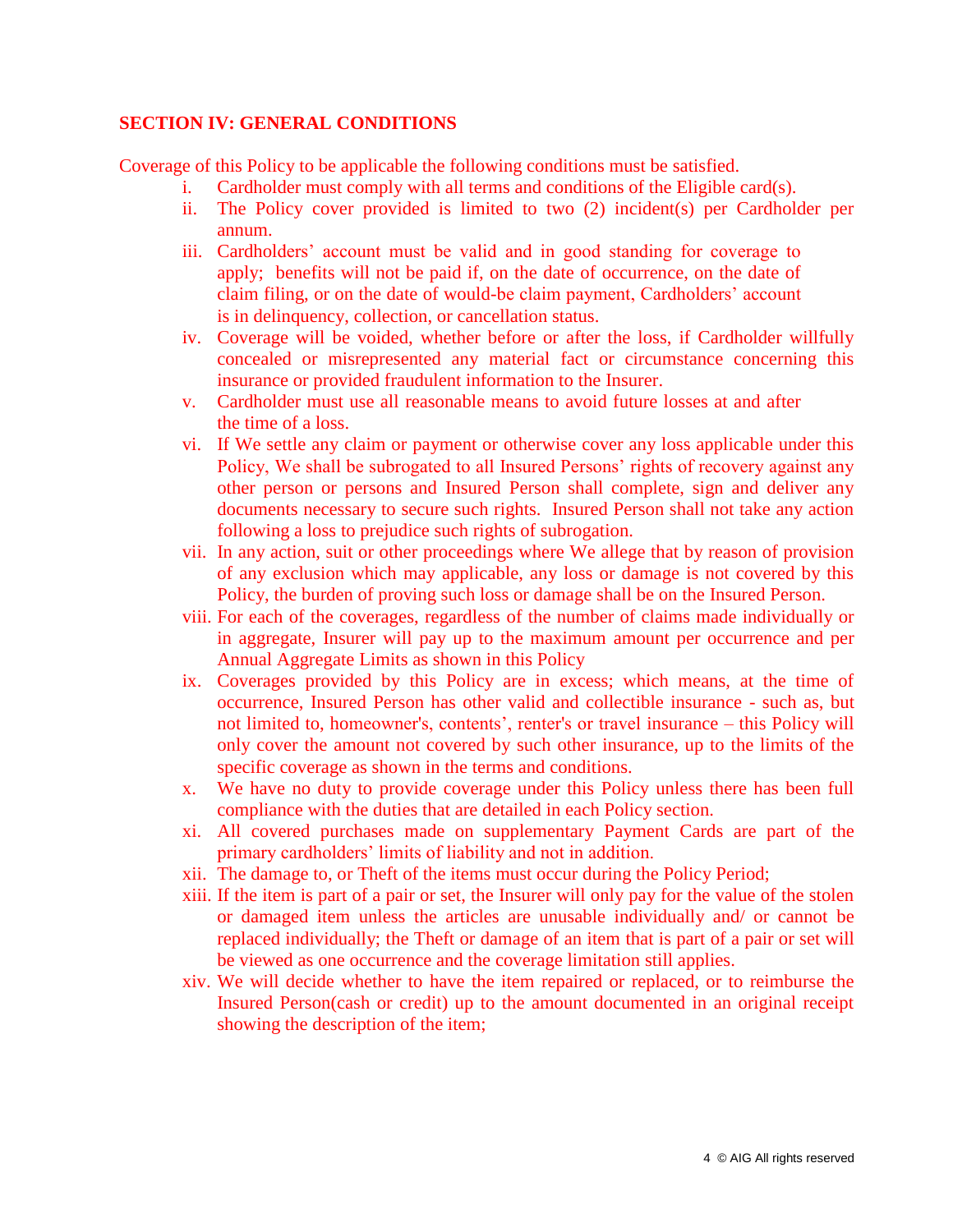#### **SECTION V: GENERAL EXCLUSIONS**

The Insurer will not cover the following losses:

- i. additional losses occurred due to failure to comply with Section VI.3, "Duties after loss" of the Eligible cardholder;
- ii. other than those listed in Section II, "Coverage";
- iii. that do not occur within the Policy period;
- iv. caused by the Insured Person's illegal acts or those of a Relative;
- v. that Insured Person has intentionally caused;
- vi. losses that resulted from, or are related to, Business pursuits including Insured Person's work or profession;
- vii. that result from the intentional actions of a Relative of the Insured Person , or actions that a Relative knew of or planned.
- viii. due to war, invasion, act of foreign enemy, hostilities or warlike operations (whether War has been declared or not), civil war, rebellion, revolution, insurrection, civil commotion, uprising, military or usurped power, martial law, terrorism, riot or the act of any lawfully constituted authority or vandalisms of any kind;
- ix. due to the order of any government, public authority, or customs' official.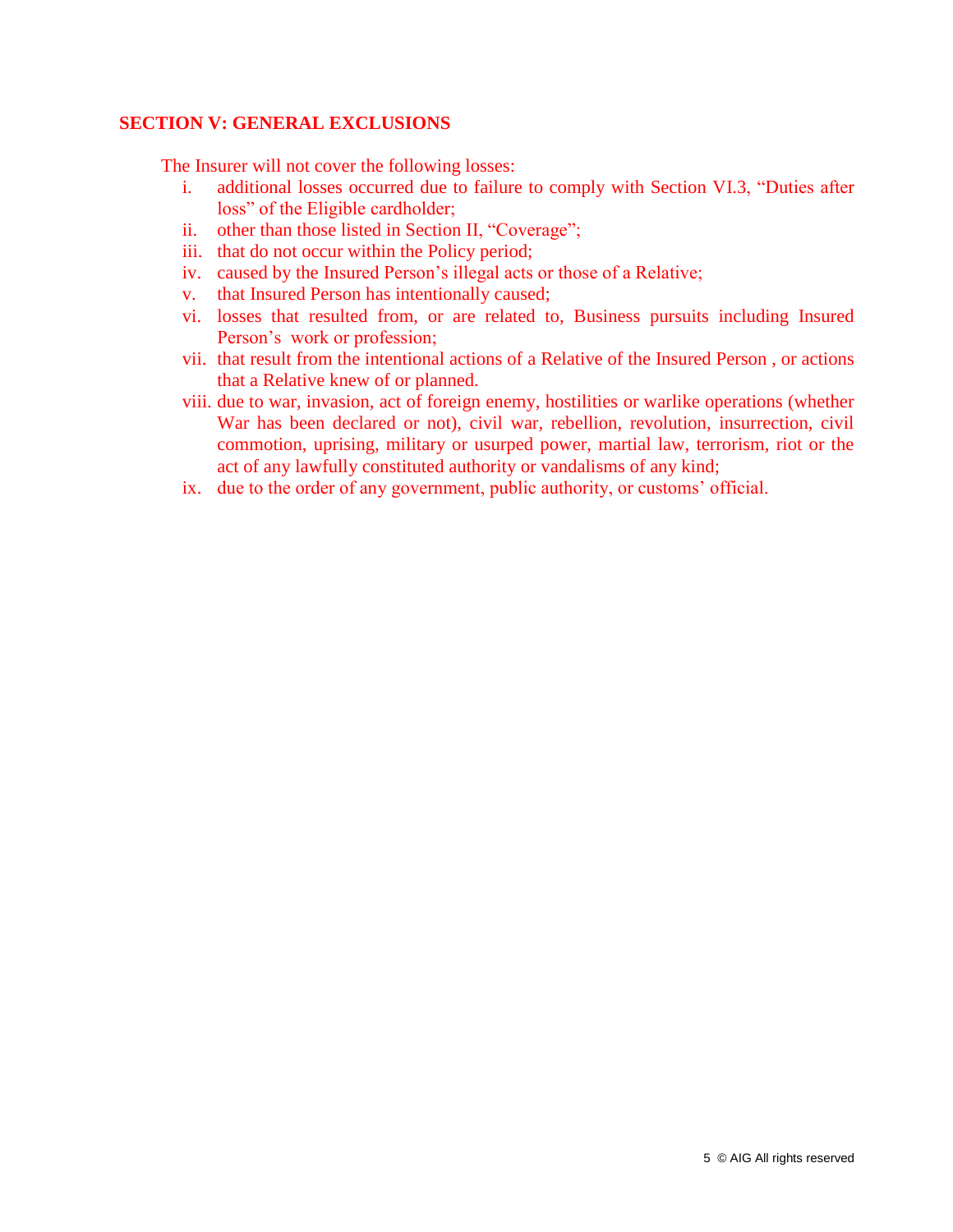## **SECTION VI: UNIFORM PROVISIONS**

**1. Valid Account:** The Eligible Card must remain open, valid and in good standing for payments to be made.

**2. Notice of Claim:** Written notice of claim must be given no later than 48 hours from the date of the incident. Failure to give notice within 48 hours from the date of the incident may result in a denial of the claim. Notice should be sent to:

> **CHARTIS Takaful Enaya B.S.C. (c)** Claims Department P.O. Box 20107, Suite 402, Al Moayyed Tower, Seef District, Manama, Bahrain Tel: +973 17 565 999 Fax: +973 17 580 688

#### **3. Duties after loss:**

In the event of a covered loss the Insured Person Shall:

- a. contact the Insurer at the above contact details within 48 hours from the discovery of the incident to obtain a claims form and instruction.
- b. file a police report within 24 hours of experiencing a Theft incident;
- c. complete, sign and return the claim form to the Insurer with all the following documents, within 7 days of making the original claim:
	- an original receipt showing a description of the item and amount paid at  $\bullet$ purchase (applies for Purchase Protection only);
	- $\bullet$ an official police report; and
	- all other relevant documents We may ask the Insured Person and / or the  $\bullet$ Policy holder to provide; and

**4. Payment of Claims:** All claims will be paid by Us to the Eligible Cardholders.

**5. Fraudulent Claims:** If the claim is in any respect fraudulent all payments in respect of such claim shall be forfeited.

**6. Governing Law and Jurisdiction:** This Policy, its eligibility and terms and conditions are to be interpreted according to the laws of Kingdom of Bahrain. Any dispute will be subject to the jurisdiction of the competent courts of Kingdom of Bahrain.